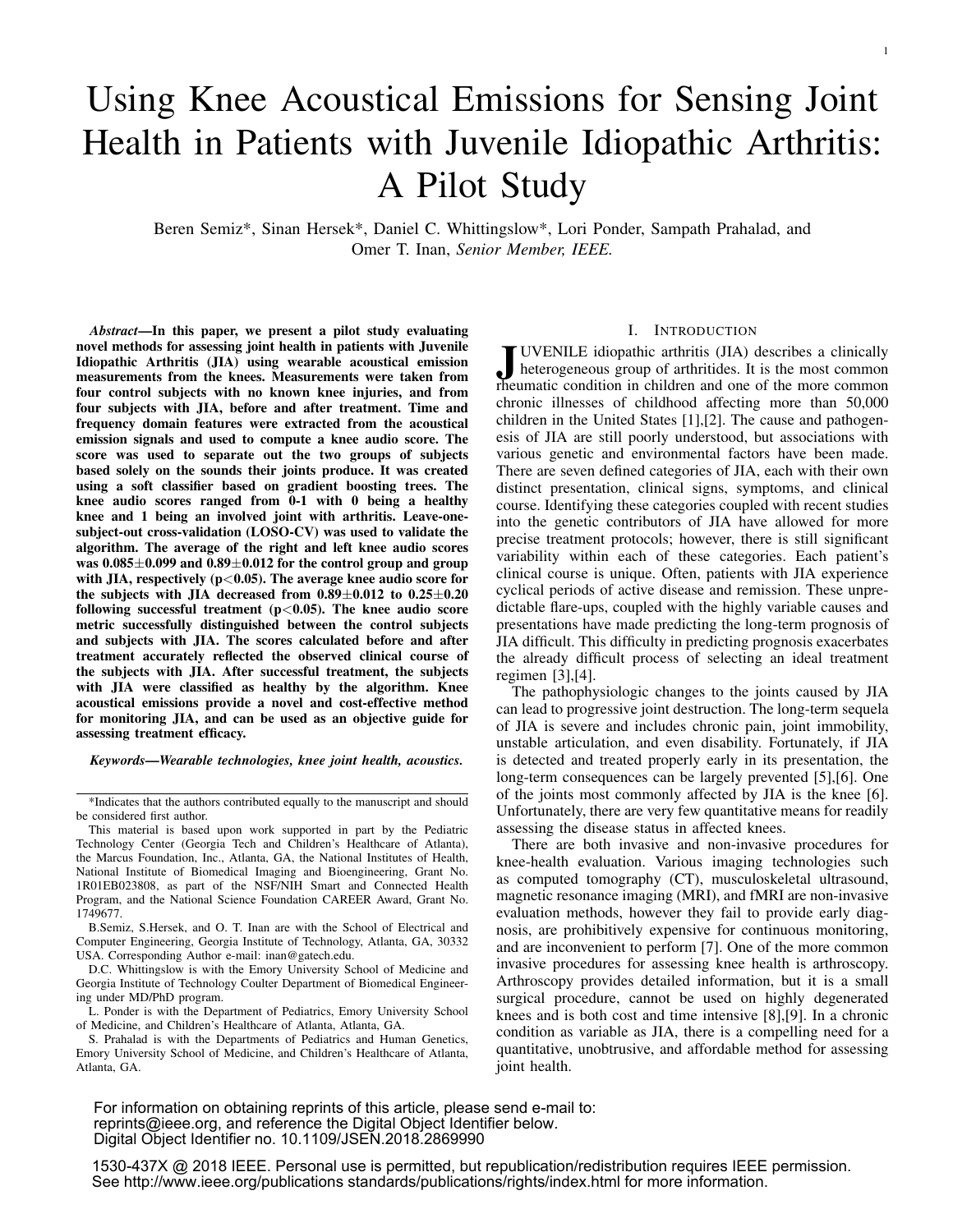The use of acoustics—recording the sounds that the joints make during movement—may provide such a method [10]. In the case of the knee, vibrations are emitted from the mid-patellar region during active movements such as flexion and extension [11]. These vibrations can be measured on the surface of the skin as sound. These so called vibroarthographic signals have been proposed as a possible diagnostic tool for early diagnosis of joint disorders [12]. Since Blodgett pioneered the technique in 1902, a number of advances have been made in the field of vibroarthography [13]. Vibration arthrometry was used to show substantial differences in injured and healthy joints [14]. Later, the power profile was found to be significantly different between joints that were healthy, had rheumatoid arthritis and degenerative arthritis. It was also discovered that the majority of the signals occurred in the range of 20-20,000 Hz [15]. The field of vibroarthography made a large leap forward with the development and application of piezoelectric accelerometers. This type of sensor is sensitive to physical vibrations (such as those seen on the skin during joint movement) and has less chance of registering external noises as compared to electret or other microphones sensing airborne pressure waves [16],[17].

Accurately recording the joint's acoustical emissions is only part of what is required for the development of a successful joint health monitoring suite. Those signals must also be analyzed and given physiologic context, such that this technique can be applied on patients. To analyze the recorded signals, different signal processing and machine learning techniques have been used. The techniques used thus far include wavelet decomposition [18], time-frequency analysis [19], Fourier analysis [20], autoregressive modelling [21], statistical parameter investigation and neural networks [22]. There is a significant need for, and lack of understanding about, which signal analysis technique is ideal for a given acoustical emission signal, and more particularly for a given disorder, such as JIA.

In order to contribute to the field of acoustical emission signal analysis and non-invasive joint health monitoring, our team has developed a novel hardware setup and signal analysis algorithm. In our hardware setup, a small piezoelectric accelerometer is attached to the medial side of the patella to acquire the acoustical emissions from the knee joint. The recorded signals are then analyzed using our novel algorithm that computes a knee audio score, which places the recorded joint along a gradient from healthy to an involved joint with arthritis. In this manuscript, we detail both our hardware setup for recording knee acoustical emissions and our developed machine learning algorithm for classifying the knees. We validate our methods via a human subject study involving four healthy control subjects and four subjects with JIA. Finally, to investigate the ability of this technique for quantifying disease progression and treatment response—essential components for the monitoring of JIA—we present data acquired from the subjects with JIA before and after treatment.

2

# II. METHODS

### *A. Human Subject Protocol and Subject Demographics*

The study was conducted under a protocol approved by the Georgia Institute of Technology and Emory University Institutional Review Boards. Ten subjects participated in this study. However, due to a microphone failure, two control subjects had to be excluded from the data analysis and thus data is presented from only eight subjects. Although the dataset is small, the number of instances was increased using appropriate window and step sizes, which made it possible to train different machine learning algorithms as previously done in [23], [24],[25]. Four of the subjects were diagnosed with JIA by a pediatric rheumatologist and four of the subjects were healthy controls with no history of JIA or acute knee injuries. The group with JIA consisted of three females (height= $157.1 \pm 8.8$ ) cm, weight=48.9 $\pm$ 12.3 kg, and age=14.7 $\pm$ 2.1 years old), and one male (height=175.7 cm, weight=65.3 kg, age=17 years old). The healthy control group consisted of five females (height=141.7 $\pm$ 10 cm, weight=34.1 $\pm$ 3.6 kg, and age=9.6 $\pm$ 1.8 years old) and one male (height=167.6 cm weight=54.5 kg, age=11 years old). In order to monitor the changes in knee acoustical emissions during the course of treatment, data were acquired from the subjects with JIA a second time, 3-6 months after initial measurements.

The data acquisition set up for each subject is shown in Fig.1(a). To record the sounds produced by the joints, a uniaxial analog accelerometer (3225F7, Dytran Instruments Inc. Chatsworth, CA) was attached 2 cm medial to the patellar tendon using KinesioTex tape (Kinesio Tex Gold, Kinesio, Albuquerque, NM). This accelerometer has a broad bandwidth (2Hz-10kHz), high sensitivity (100 mV/g), low noise floor (700  $\mu$ g<sub>rms</sub>), miniature size and low weight (1 gram). To ensure strong contact between the accelerometer and the subject's knee, the accelerometer was additionally wrapped in MEDca adhesive tape. The medial patellar location was selected due to the relatively unimpeded route (only a thin layer of muscle, tendon, and fat) to the articulating surface of the knee (where inter-joint friction is theorized to produce the recorded vibrations)[26],[27].

To record the knee acoustical emissions, the subjects performed ten unloaded knee flexion/extension exercises, while seated on a height-adjustable stool to prevent foot contact with the ground. The signals from the accelerometer were sampled at 108 kHz and recorded using a data acquisition module (USB-4432, National Instruments Corporation, Austin, TX). The exercise and recording protocol was repeated for both knees for all subjects. The recorded signals were analyzed using Matlab (MathWorks, Natick, MA) and Python (Python Software Foundation, Beaverton, OR).

#### *B. Signal Processing and Feature Extraction*

The joint acoustical emissions were analyzed in the time and frequency domains. Fig.1(a) shows a representative plot of the time domain signal from one subject with JIA. The acoustical emissions from knee joints have high energy and a short duration (between 10-20 ms). One unique characteristic of these signals is the audible "clicks" that have a spike-like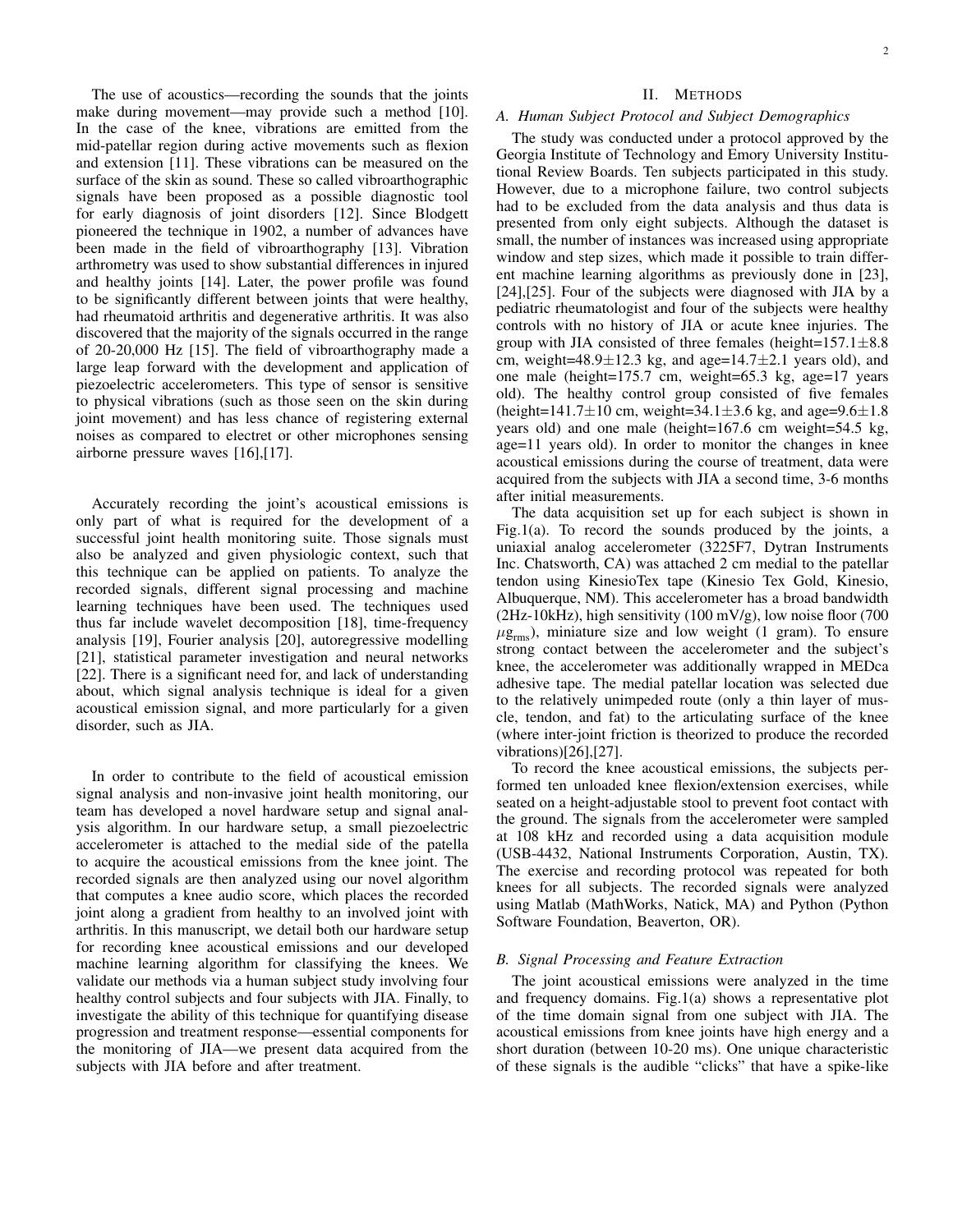3



Fig. 1. An overview of the methods used to acquire acoustical emissions from the knee and the algorithms used to analyze the signals. (a) The hardware and sensor placement setup used to acquire knee acoustical emissions. An accelerometer is affixed at the medial aspect of the patella using athletic tape. The signals from the accelerometer are sampled and recorded using a data acquisition module. Signal processing and data mining algorithms are used to extract a knee audio score from the acoustical emissions. This score can be used to monitor knee arthritis continuously during the course of treatment in order to titrate care. (b) The signal analysis workflow for the knee joint acoustical emissions. The signals were filtered and separated into frames (frame length of 500ms and 50% overlap). The probability that a given frame belongs to an arthritic knee was estimated. This was done by extracting 50 audio features from the frame and feeding these to a pre-trained soft classifier. Finally, the knee audio score was calculated by averaging the estimated probabilities for all frames. (c) The knee audio score was calculated for both knees of each subject  $(S_R$  and  $S_L$ ). The right and left knee scores were averaged to give the subject knee audio score.

appearance in the time domain plot. Additionally, these signals have high bandwidth frequency content reaching up to 20 kHz, which is fully expected for acoustical emissions [10],[15],[28].

Fig.1(b) details the signal analysis workflow for knee acoustical emissions. The signals are pre-processed using a digital finite impulse response (FIR) band-pass filter with 250Hz-20kHz bandwidth. Artifacts related to sensor placement and repositioning often observed at the the beginning and end of the recordings are removed manually. These signals are then separated into 500ms-long frames with 50% overlap, resulting in N=102 frames. The frame length of 500ms ensures that a single frame comprises an adequate sample of the variable signal, including both a combination of silent segments of the signal and those where clicks are observed. Additionally, for this dataset, using 500ms-long frames allows for multiple joint sound signatures to be present within a given frame [28]. The 50% overlap is selected to increase the number of instances used in processing. An overlap greater than 50% could decrease the processing speed. Fifty signal features are extracted from each frame and stored in the matrices  $X_R$ and  $X_L$  for the right and left knees, respectively. The rows of these matrices represent a single signal frame, and the columns represent the 50 features extracted (see Feature Matrix in Fig.  $1(b)$ ).

The features extracted are categorized as either "time domain", "spectral", "MFCC" or "bandpower" features. The time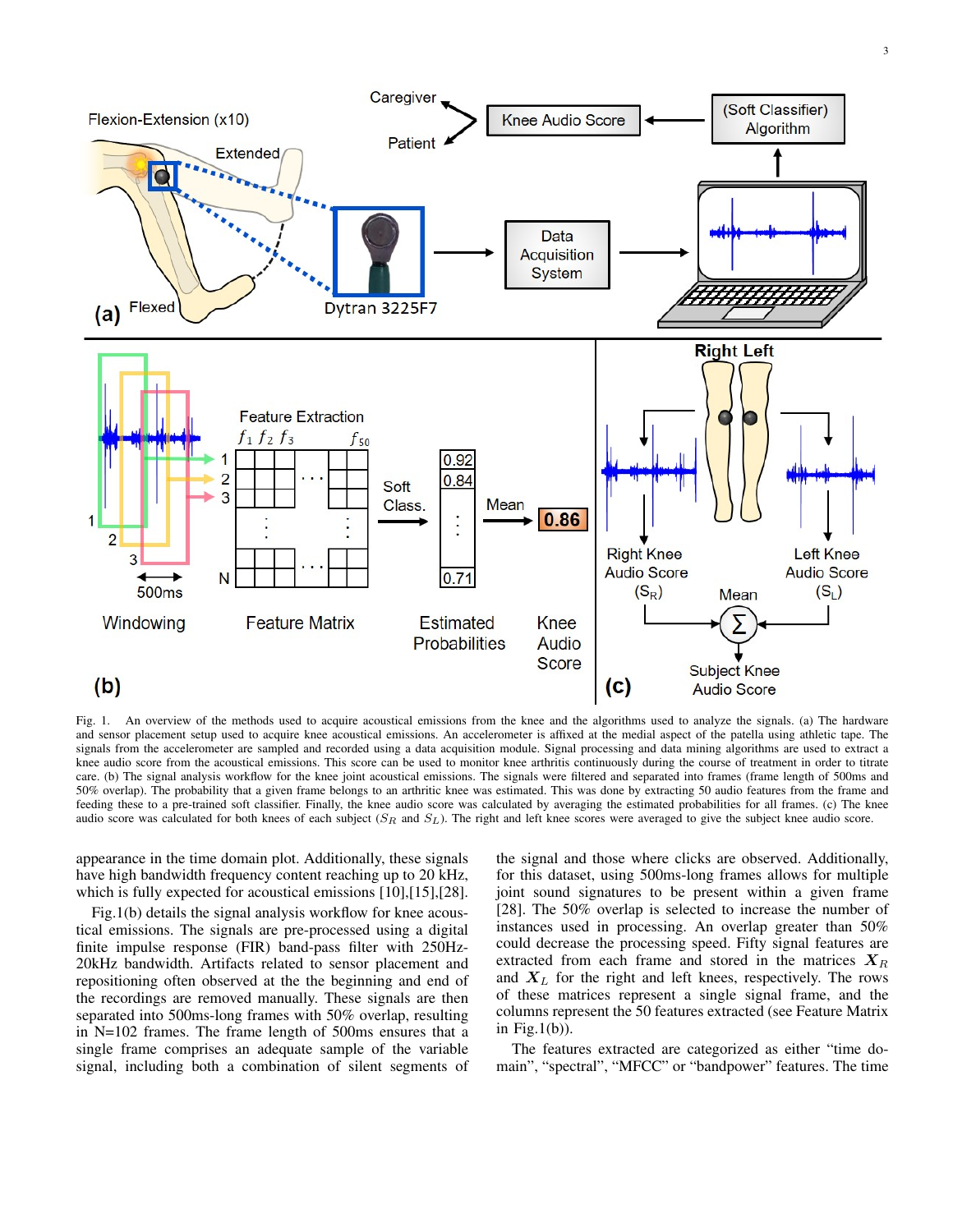domain features are the zero crossing rate (ZCR), energy, and energy entropy  $(f_1-f_3)$ . The most important characteristic of these signals is the audible "clicks" that have a spike-like appearance in the time domain plot, and this unique, consistent 'time domain' pattern of the signals result in distinctive time domain features. On the other hand, the high bandwidth frequency characteristics of the joint sounds result in them having distinctive "spectral" features, which are the spectral centroid, spectral spread, spectral flux, spectral entropy and spectral roll-off  $(f_4-f_8)$ . The "MFCC" features are composed of the 13 mel-frequency cepstrum coefficients  $(f_9 - f_{21})$  which have the ability to separate joint sound signatures from background noise as previously shown in [28]. The "bandpower" features consist of the signal power in 29 distinct frequency bands, between 30 logarithmically spaced frequencies in the range of 250Hz-20kHz ( $f_{22}$ - $f_{50}$ ). These extracted features are detailed in [28],[29].

# *C. t-Distributed Stochastic Neighbor Embedding (t-SNE)*

The features extracted from the 500ms signal frames from all subjects are analyzed using machine learning techniques. For visualizing the ability of our feature set to distinguish between the control group and group with JIA, dimensionality reduction is performed using t-Distributed Stochastic Neighbor Embedding (t-SNE) [30]. Each feature of our data set represents one dimension. For this analysis, we reduce the dimensionality of our data from fifty to two dimensions for ease of visualization. We then construct a scatter plot of the data with the two axes representing the two t-SNE dimensions and each point representing one 500ms signal frame. Two colors are used to categorically label the data points—JIA in red and healthy controls in blue. If a particular feature set has the ability to distinguish between control subjects and subjects with JIA, the groups would form two separate clusters in the scatter plot.

The dimensionality reduction technique that t-SNE employs attempts to maintain the distances of points based on their probabilities of being neighboring data points. Assuming that  $x_i$  is a point in the high dimensional space,  $x_i$  chooses  $x_j$  as its neighbor with the conditional probability  $p_{i|j}$ ; likewise, in the low dimensional space, this probability can be represented as  $q_{i|j}$ . The t-SNE method aims to find the best low-dimensional data representation for minimizing the mismatch between the probabilities that two points are neighbors in high dimensional space  $(p_{i|j})$  and low dimensional space  $(q_{i|j})$  [30]. These probabilities represent a similarity metric between the two points. The t-SNE method is our preferred dimensionality reduction technique because, as shown in the literature, it minimizes local distortions and preserves the details within the data structure better that competing techniques, such as principal components analysis (PCA) or isometric feature mapping (ISOMAP) [31].

In order to visualize the dataset, we first concatenate the matrices  $X_R$  and  $X_L$  from the right and left knees of all subjects to form a matrix  $X_{\text{all}}$ . As this matrix has features with different physical units, we standardize all of the columns to zero mean and unity variance. This allows all features to be

weighted equally during dimensionality reduction. We store the labels corresponding to the rows of  $X_{all}$  in a vector  $y$ . A given entry of  $y$  is labeled 0 if the corresponding frame belongs to a healthy subject and 1 if it belongs to a subject with JIA. Using all features, a scatter plot is plotted. The points of the scatter plot are colored according to the vector  $y$  to investigate if there is separation between the two different groups.

## *D. Knee Audio Score Calculation*

A knee audio score is calculated to place the knees on a gradient ranging from 0 to 1 where a score of 0 represents a healthy, unaffected knee and 1 represents an involved knee with arthritis. To calculate the knee audio score from the features extracted from the acoustical emissions, we train a classification model. Signals acquired from the subjects in the training set are separated into frames and fifty features are extracted from each frame as explained previously. These features are stored in the matrix  $Z_{\text{train}}$  and their corresponding labels are stored in the vector  $w_{\text{train}}$ .  $Z_{\text{train}}$  and  $w_{\text{train}}$  can then be used to train the classification model with the relationship between  $Z_{\text{train}}$  and  $w_{\text{train}}$ . After training, the model can be used to predict the label (healthy or JIA) of an incoming frame. We selected a classification method that supports "soft classification," or the ability to estimate the *probability* that a given frame belongs to a subject with JIA [32]. Those probabilities are used to calculate the knee audio score from a recording. The knee audio score is the mean of the probabilities across all the frames from a given subject's recording. We expect this score to be higher for subjects with JIA compared to control subjects. We also hypothesize that this score will decrease with treatment.

The classification model is a necessary component of our knee sound analysis algorithm. The relationships observed in this type of data are non-linear and high-dimensional making more traditional classification techniques (which often apply linear methods) ineffective. We use the Extreme Gradient Boosting (XGBoost) classification which is a relatively new machine learning algorithm [33]. XGBoost is an implementation of the gradient boosting machine learning algorithm [34] which falls under a category of learning algorithms called ensemble methods. In this type of algorithm, to predict a variable, multiple estimators are simultaneously used rather than the typical use of a single estimator [35]. In the XGBoost algorithm, many decision trees are iteratively trained. This iterative training allows the model to predict the residual errors from the previous iteration and improve over time.

The assessment of the performance of the algorithm for classifying healthy vs. involved joints with arthritis is performed using leave-one-subject-out cross-validation (LOSO-CV) [36]. In each fold of the cross-validation, one subject is omitted and an XGBoost classifier is trained using the data from both knees of the remaining seven subjects. The trained model is then used to classify the signal frames of the excluded subject's knee acoustical emissions. The classified frames are stored in the vectors  $y_{R,i}$  and  $y_{L,i}$ , for the right and left knees of the  $i<sup>th</sup>$  subject. The same classification model is used to estimate the probability of JIA for each frame. These probabilities are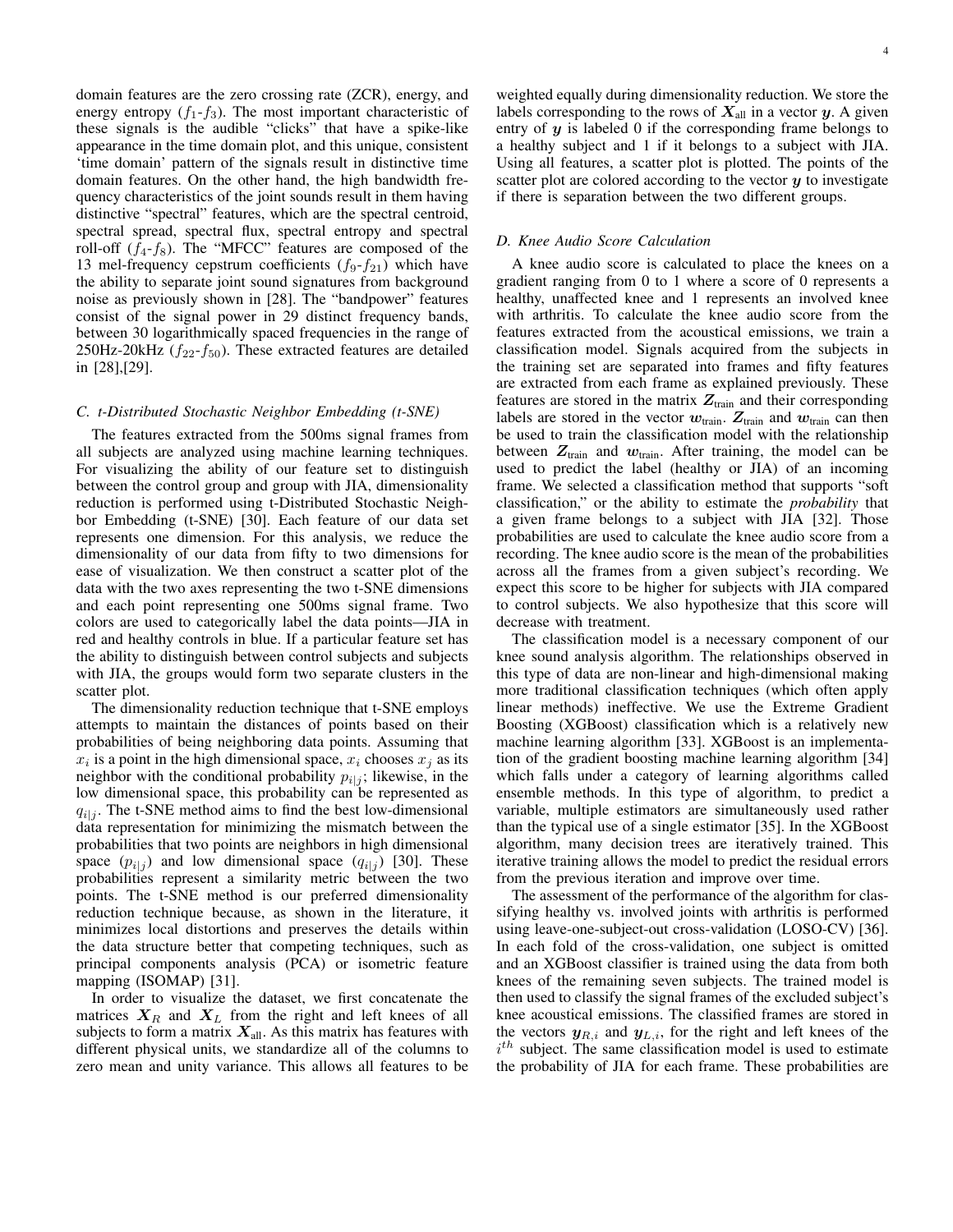

Fig. 2. (a) The t-SNE visualizations of knee acoustical emission data from four control subjects and four subjects with JIA using all features. We plotted representative signals and spectrograms from one knee of a subject with JIA (b), and two control subjects (c) and (d). These signals belonged to different clusters on the t-SNE plots, which are labeled on (a). (b) and (d) fall into clearly separated clusters in the t-SNE plot (a) as (b) has consistent "clicking" sounds throughout, while (d) is mostly silent. (c) is silent with some clicking sounds which places these signals to a cluster close to (b) on the t-SNE plot.

stored in the vectors  $p_{R,i}$  and  $p_{L,i}$  for the right and left knees of the  $i^{th}$  subject.

The audio scores for the subject's knees are calculated by averaging the contents of the  $p_{R,i}$  and  $p_{L,i}$  for the right and left knees separately. An average knee audio score is also calculated for each subject by averaging the audio scores of the right and left knees (Fig.1(c)). A given subject is classified into the JIA group if the average knee audio score is greater than 0.5. For subjects with JIA, this process is repeated to calculate the knee audio scores for the post-treatment recordings. The cross-validation is completed by calculating knee audio scores for all eight subjects, excluding one subject per fold. Note that the post-treatment data for the JIA group is not used for training, as the ground truth labels for this data is not known certainly. The generalizability of our model is assessed by calculating the accuracy of our algorithm in labelling each frame. We also calculate the accuracy of our algorithm in predicting whether a subject belongs to the JIA or control groups.

## *E. Feature Importance Ranking*

As was shown in Section II-D the knee audio score was calculated using the XGBoost classifier using fifty audio features. The relative weighting of each of those features in the model needs to be calculated to better understand which features are most relevant for the classification. All gradient boosting trees, including the XGBoost classifier train decision trees which can be used to rank the features according to their relative importance in the generated classification algorithm. Typically, the nodes of a tree divide using less important features while the initial node divides on the most important feature. The importance of features obtained from all the trees in the model are averaged resulting in the final relative feature importance scores [37]. These scores are applied to this particular data set helps to discern which features are most important for properly classifying joints with JIA.

We apply this XGBoost classifier to evaluate which audio features were most relevant for distinguishing between the control subjects and subjects with JIA. The data from every subject with JIA (excluding the follow-up data due to it lacking a ground truth classification) is used to train the classifier and the resulting model is used to generate relative feature importance scores. No testing set is required to quantify feature importance as we are not evaluating how well our model generalizes. After ranking the fifty features, we analyze how the top six features, which contributed the majority of the classification strength, differed between the control subjects and subjects with JIA as well as the manner in which they changed post-treatment.

# *F. Effect of Model Type*

In order to evaluate the sensitivity of the results to the type of classifier used, we also train a neural network using the same audio features. We use the estimated class probability output of the neural network to score each audio frame as described in Section II-D. We try varying the number of hidden layers (1 and 2), number of neurons in the hidden layers (16, 32, 64), and number of epochs (20, 50, 100, 200) to classify the recorded acoustic emission data. All the activation functions in the hidden layers are chosen to be rectified linear unit (ReLU) activation functions. The final layer's activation function is chosen to be a sigmoid to get probability estimates as outputs. The network is trained using a binary cross-entropy loss function via a RMSprop optimizer [38]. We then find the best combination and compare the cross-validated accuracy values of the proposed approach and the neural network approach.

#### III. RESULTS AND DISCUSSION

# *A. t-SNE Visualization of the Knee Acoustical Emissions from Controls and Subjects with JIA*

The data from the four controls and the four subjects with JIA was visualized using t-SNE as described in Section II-C.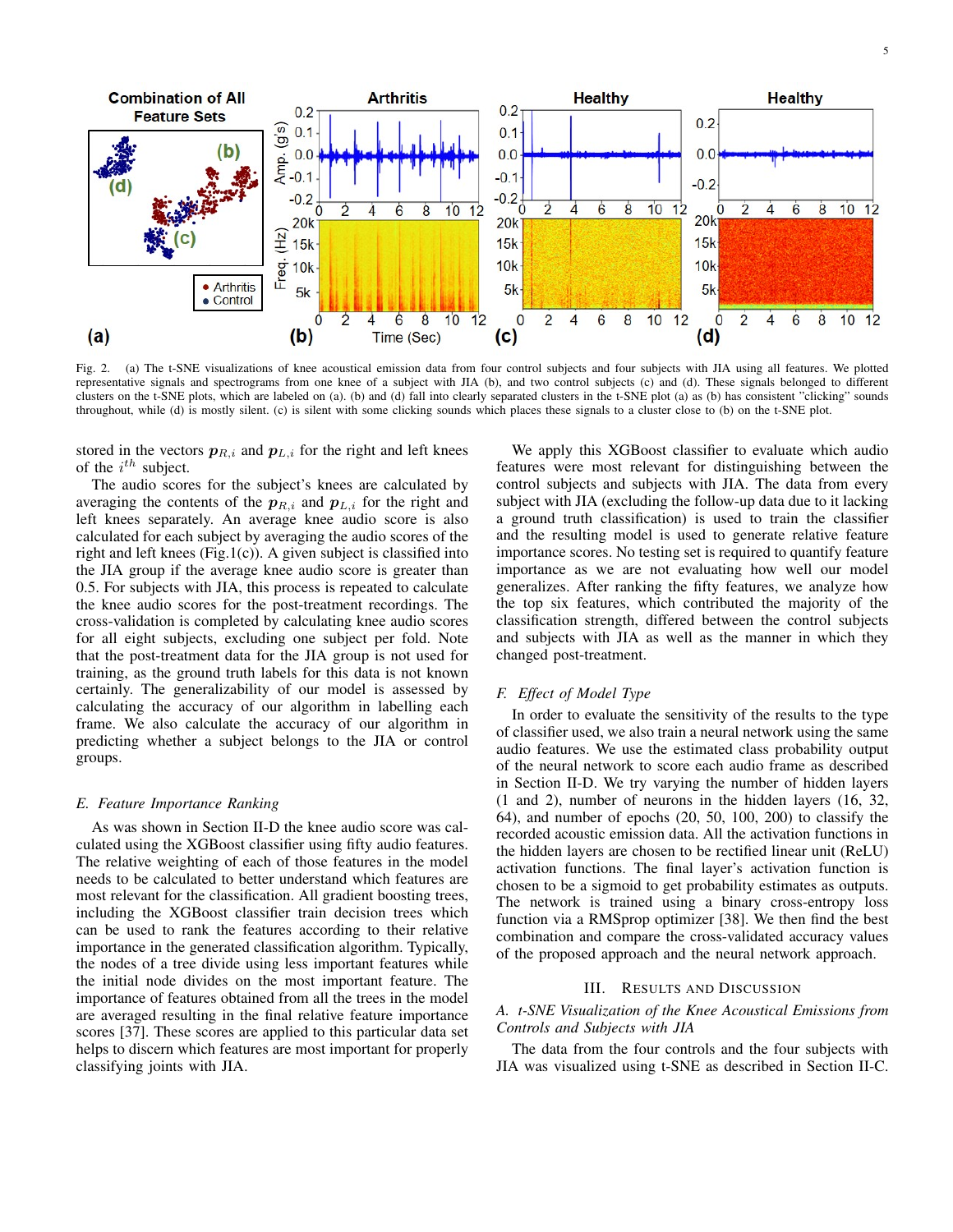

Fig. 3. (a) Knee audio scores calculated using LOSO-CV and shown with black markers. Red and blue box graphs show the data statistics for the right, left and average knee audio scores of the subjects with JIA and control subjects, respectively. Score 1.0 corresponds to the arthritis ground truth and 0.0 corresponds to the control ground truth. (b) Knee audio scores for the subjects with JIA before and after treatment. Red and green box graphs show the data statistics for the right, left and average knee audio scores pre and post treatment, respectively. The knee audio scores decreased following treatment for the subjects, consistent with the clinical observations and symptoms.

The t-SNE output using all features is plotted in Fig.2(a). In this plot, we observe that the healthy subjects form two different clusters. We plotted representative signals in the time domain and their spectrograms from each of the clusters in Fig.2(a). To determine the cause of the two distinct clusters formed by the healthy controls knee sounds, we compared the time-domain plots and spectrograms of a representative subject from these two clusters (Fig.2(c) vs.  $2(d)$ ). The plot in Fig.2(c) is of one of the healthy controls from the cluster that overlapped with the JIA data clusters in the t-SNE plots. It can be seen that the signal shown in this plot has a number of clicks. Fig.2(d) is from a healthy control from the cluster with no overlap of the JIA data clusters in the t-SNE. This plot has no sizeable clicks. It can be inferred from the difference in these sound profiles that the healthy data with some clicks led to the overlap in the t-SNE analysis with the arthritis data that included much more prevalent and louder clicks. On the other hand the healthy subjects with no clicks form the t-SNE clusters that are distinct from the JIA group. This is simply a minor issue that will not really have an impact on the classification process, but it is an interesting scientific observation worth mention.

The subjects with JIA (Fig.2(b)) show periodic high energy clicks in each flexion-extension cycle. These clicks have frequency components that reach up to 20 kHz. The most important characteristic of these signals is the audible "clicks" that have a spike-like appearance in the time domain plot. This unique, consistent 'time domain' pattern of the signals belonging to the group with JIA results in them having distinctive time-domain features. On the other hand, the high bandwidth 'frequency characteristics' of these signals result in distinct spectral features which increases the separation ability of our feature set. More work is needed to determine the origin of these high frequency clicks, but we hypothesize that they occur due to the degraded articulating surface creating increased friction in the joints of patients with JIA [39],[40]. The degraded articulating surface of the knees develops from the chronic inflammation of the synovial membrane and reduced joint space [41].

#### *B. Knee Audio Score Assessment*

Fig.3(a) shows the knee audio scores of the right legs, left legs and the average of both for all subjects. A knee audio score of 1.0 corresponds to an involved joint with arthritis; a score of 0.0 corresponds to a healthy knee. A subjects score was calculated by training the model on all of the other subjects (LOSO-CV). The average left knee audio score was  $0.022 \pm 0.025$  and  $0.96 \pm 0.044$  for the control group and group with JIA respectively  $(p<0.05$  using Mann-Whitney U Test). The average right knee audio score was  $0.147 \pm 0.17$ and  $0.83\pm0.26$  for the control group and group with JIA, respectively  $(p<0.05$  using Mann-Whitney U Test). The average knee audio score was  $0.085\pm0.099$  and  $0.89\pm0.012$  for the control group and group with JIA respectively  $(p<0.05$  using Mann-Whitney U Test). The calculated knee audio scores were closer to 1.0 for the subjects with JIA while the scores were closer to 0.0 for the control subjects as expected. It can be observed that the right and left knee audio scores for both JIA and control subjects differed by 0.2 (20% of the score's range). Therefore, using this method, we can possibly detect and monitor asymmetries in symptoms as well. This capability would be useful in tracking compensation when one of the knees is more symptomatic than the other by comparing the calculated knee audio scores.

We classified the subjects with average audio scores higher than 0.5 as JIA and lower than 0.5 as healthy. This led to a cross-validated accuracy of 100% for our dataset. Additionally, we classified each signal frame as JIA or healthy (as explained in Section II-D) which led to a cross-validated accuracy of 92.3%.

Next, in an attempt to quantify the response of the subjects with JIA to treatment, the knee audio scores were calculated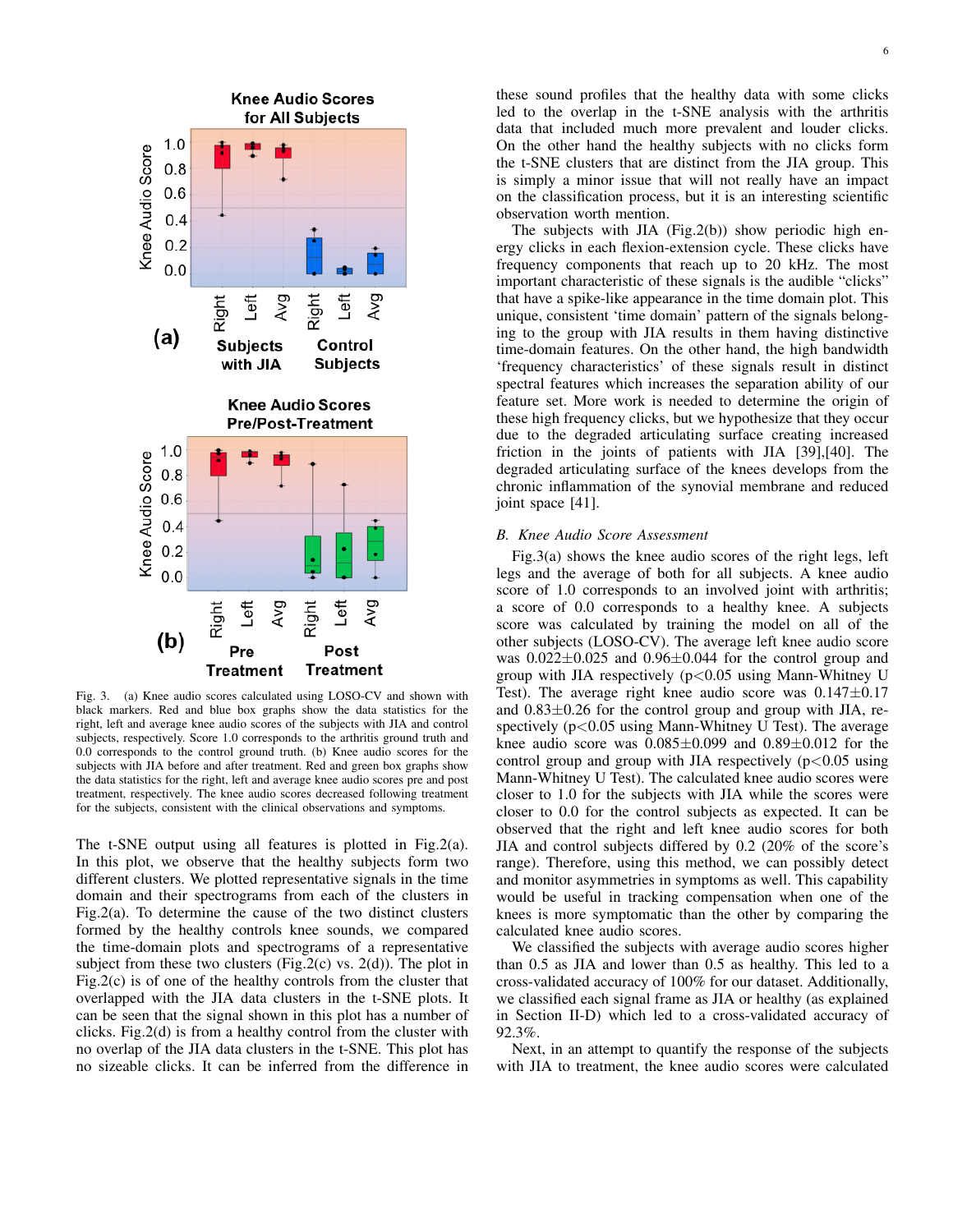

Fig. 4. (a) Feature importance ranking showing the top fifteen features in terms of salient information provided for classification. (b)-(g) Distributions of the top six features for the control subjects and pre- and post-treatment subjects with JIA. The distributions were calculated using kernel estimation.

for the data recorded pre-treatment and 3-6 months posttreatment (Fig.3(b)). Again, the data statistics for the right leg, left leg and averaged knee audio scores are plotted. The right knee audio score for these subjects decreased from 0.83±0.26 to  $0.27 \pm 0.42$  (p $> 0.05$  using Wilcoxon Test). The left knee audio score for these subjects decreased from 0.96±0.044 to  $0.24 \pm 0.34$  (p<0.05 using Wilcoxon Test). The average knee audio score for these subjects decreased from 0.89±0.012 to  $0.25\pm0.20$  (p<0.05 using Wilcoxon Test). Of note, each of the post-treatment audio scores fell below our selected 0.5 classification threshold and thus were classified as healthy. The before and after treatment scores were statistically significant except the right knee scores, where statistical significance was not present as one subject's score increased post-treatment.

## *C. Feature Importance Ranking*

The fifteen most important features from the feature importance ranking are shown on Fig.4(a). Features from all sets (time, spectral, MFCC and band power) can be seen within the top fifteen features, showing the importance of a diverse feature set. The Kernel Density Estimated distributions of the top six features are shown for the control, pre-treatment JIA and post-treatment JIA data [37]. It can be seen in Fig.4(b) that control subjects have higher Zero Crossing Rate (ZCR) than the subjects with JIA as the signals from the control group are closer to the noise floor. Fig.4(c) shows that the energy distribution of the signal frames is slightly narrower for the control subjects compared to the subjects with JIA. This can be attributed to the fact that the subjects with JIA have a more variable set of signal frames ranging from silent to ones that contain clicks. The healthy subjects mainly contain low energy (silent) signal frames. A similar observation can be made for the spectral spread in Fig.4(d) for the same reasons. In Fig.4(f), we see that the subjects with arthritis have lower spectral rolloff on average than the controls. This might be a similar phenomenon as white noise having a high bandwidth since the healthy subjects have signals that are closer to the noise floor and thus a higher spectral rolloff. The differences in MFCC-13 and band power-26 seen in Fig.4(e) and (g) are due to the differences in the frequency content of signals from the two groups. The differences seen in the feature distributions (Fig.4(b)-(g)) between the pre-treatment JIA and control groups demonstrates the ability of separating these groups based on those features. The post-treatment data is distributed similarly to the healthy control subjects indicating that the treatment was successful and the patients with JIA returned to their healthy baseline.

## *D. Effect of Model Type*

The best result we obtained using a neural network was 72.9% cross-validated accuracy with 2 layers, 32 neurons and 100 epochs. As seen, we observed a great discrepancy between the result of our proposed algorithm (92.3%) and the one we calculated using neural networks (72.9%). Although using neural networks is an appropriate approach for audio and speech processing applications, it is not the best fit for this study because of the limited size of our dataset. Nevertheless, as we recruit more subjects for the future studies, we will have a chance to apply deep neural networks properly as well.

# IV. CONCLUSION

In this paper, we described the recording and analysis of acoustical emissions from the knee joints of healthy subjects and subjects with JIA. We demonstrated that acoustical emissions acquired from the knee joint can potentially be used as a quantitative metric in the assessment and monitoring of JIA.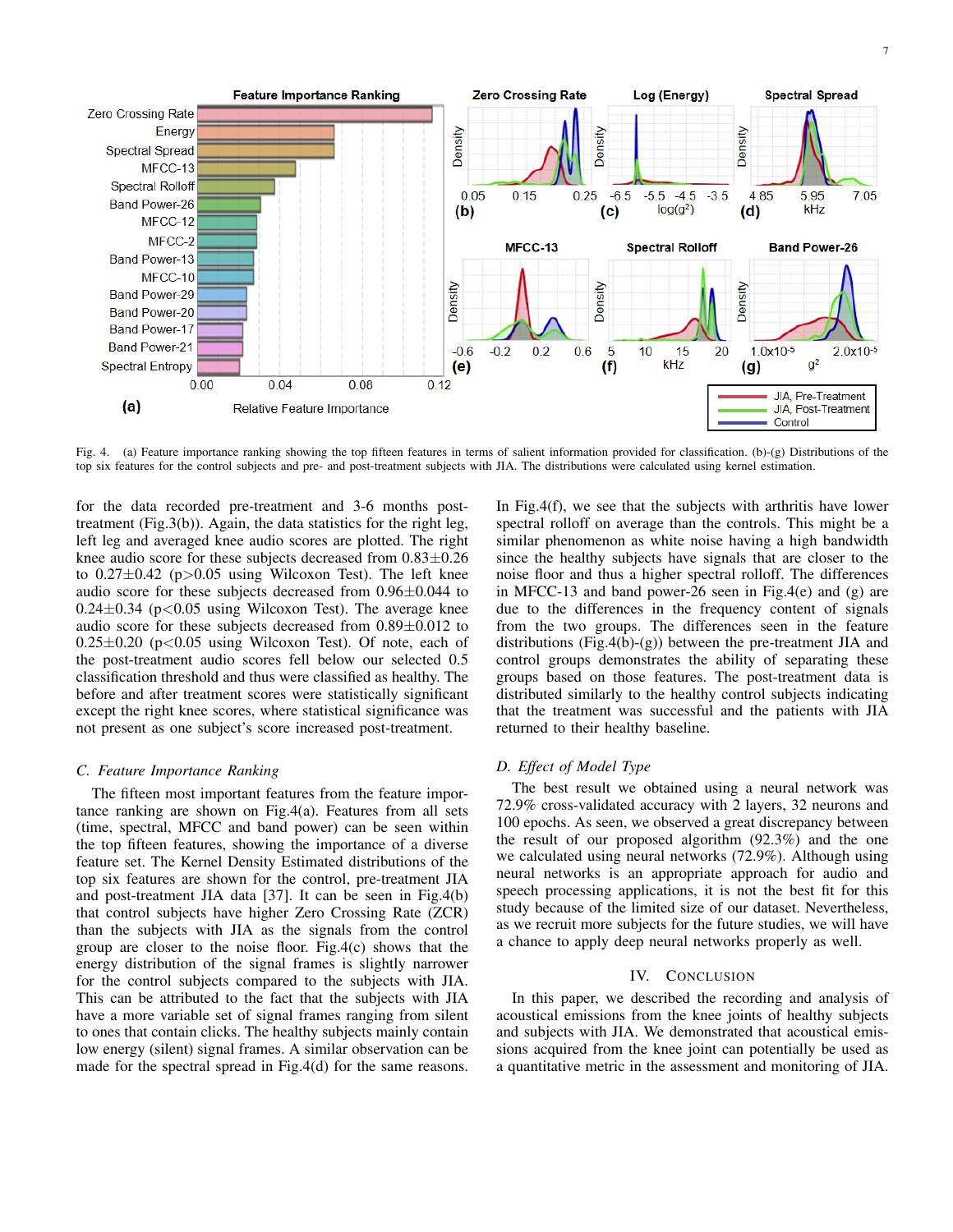We first visualized knee acoustical emission data acquired from control subjects and subjects with JIA using t-SNE plots. We explored the ability of different feature sets to distinguish between the two groups. Following this analysis, we designed an algorithm to compute a knee audio score. This algorithm utilizes a soft classification model based on gradient boosted trees. We showed that our algorithm can accurately distinguish control subjects and subjects with JIA for our dataset using LOSO-CV. We also demonstrated how the knee audio score of four subjects with JIA changes before and after treatment. Finally, to understand the contribution of individual audio features to our algorithm, we performed feature ranking. This analysis revealed that elements from all the feature sets that we calculated contributed to some degree in the knee audio score calculation.

This paper provides, for the first time to the best of our knowledge, a framework for extracting a clinically-relevant and actionable joint health score from acoustical emission signals measured with miniature sensors that can be embedded into a wearable system for home use. The approach leverages several key innovative concepts, including the adaptation of a gradient boost regression algorithm as a soft classifier, and the use of t-SNE as a means of discovering features of relevance from the high-dimensional acoustical data. While the studies performed were with a small group of patients, the results are already statistically significant and suggest that the approach holds merit and should be tested and validated further in larger populations. The concept of delivering a joint health score to the physician or patient to assist in clinical decisions can be extended beyond JIA to assistive rehabilitation following musculoskeletal injury; such a joint health score can, for example, be used to determine when an athlete rehabilitating an acute injury can resume certain activities or intensities of activities.

In future studies we will investigate how different methods of interfacing the sensors to the skin affects the acoustical emission signals. Furthermore, we will explore the feasibility of integrating the sensors to a knee brace or sleeve for continuous monitoring. We will also study the underlying physiology and source of the knee acoustical emissions using cadaver models. Most importantly, we will validate the statistically significant, but still preliminary, results from this paper in a larger dataset of patients and controls. Upon completion of rigorous testing and validation in a larger population of subjects, the proposed approach can potentially be used to deliver a joint health score to the physician or patient to assist in clinical decisions.

#### **REFERENCES**

- [1] P. J. Manners and C. Bower, "Worldwide prevalence of juvenile arthritis why does it vary so much?" *The Journal of Rheumatology*, vol. 29, no. 7, pp. 1520–1530, 2002.
- [2] K. Oen, "Comparative epidemiology of the rheumatic diseases in children," *Current Opinion in Rheumatology*, vol. 12, no. 5, pp. 410– 414, 2000.
- [3] B. Prakken, S. Albani, and A. Martini, "Juvenile idiopathic arthritis," *The Lancet*, vol. 377, no. 9783, pp. 2138–2149, 2011.
- [4] A. Ravelli and A. Martini, "Juvenile idiopathic arthritis," *The Lancet*, vol. 369, no. 9563, pp. 767–778, 2007.
- [5] J. Packham and M. Hall, "Long-term follow-up of 246 adults with juvenile idiopathic arthritis: functional outcome," *Rheumatology*, vol. 41, no. 12, pp. 1428–1435, 2002.
- [6] A. D. Woolf and B. Pfleger, "Burden of major musculoskeletal conditions," *Bulletin of the World Health Organization*, vol. 81, no. 9, pp. 646–656, 2003.
- [7] B. Manaster, C. Andrews, J. Crim *et al.*, *Diagnostic and surgical imaging anatomy: Knee, Ankle,Foot*. Amirsys, 2007.
- [8] G. F. McCoy, J. D. McCrea, D. E. Beverland, W. G. Kernohan, and R. Mollan, "Vibration arthrography as a diagnostic aid in diseases of the knee. a preliminary report," *Bone & Joint Journal*, vol. 69, no. 2, pp. 288–293, 1987.
- [9] S. Cai, S. Yang, F. Zheng, M. Lu, Y. Wu, and S. Krishnan, "Knee joint vibration signal analysis with matching pursuit decomposition and dynamic weighted classifier fusion," *Computational and Mathematical Methods in Medicine*, vol. 2013, 2013.
- [10] C. N. Teague, S. Hersek, H. Töreyin, M. L. Millard-Stafford, M. L. Jones, G. F. Kogler, M. N. Sawka, and O. T. Inan, "Novel methods for sensing acoustical emissions from the knee for wearable joint health assessment," *IEEE Transactions on Biomedical Engineering*, vol. 63, no. 8, pp. 1581–1590, 2016.
- [11] Y. Wu, *Knee joint vibroarthrographic signal processing and analysis*. Springer, 2015.
- [12] S. C. Abbott and M. D. Cole, "Vibration arthrometry: a critical review." *Critical Reviews in Biomedical Engineering*, vol. 41, no. 3, 2013.
- [13] W. E. Blodgett, "Auscultation of the knee joint," *The Boston Medical and Surgical Journal*, vol. 146, no. 3, pp. 63–66, 1902.
- [14] A. Steindler, "Auscultation of joints." *JBJS*, vol. 19, no. 1, pp. 121–136, 1937.
- [15] M. L. Chu, I. Gradisar, M. Railey, and G. Bowling, "An electroacoustical technique for the detection of knee joint noise." *Medical Research Engineering*, vol. 12, no. 1, pp. 18–20, 1976.
- [16] R. A. B. Mollan, "Vibration emission in bone and joints," Ph.D. dissertation, Queen's University, 1981.
- [17] D. A. Winter, *Biomechanics and motor control of human movement*. John Wiley & Sons, 2009.
- [18] K. Umapathy and S. Krishnan, "Modified local discriminant bases algorithm and its application in analysis of human knee joint vibration signals," *IEEE Transactions on Biomedical Engineering*, vol. 53, no. 3, pp. 517–523, 2006.
- [19] S. Krishnan, R. M. Rangayyan, G. D. Bell, and C. B. Frank, "Adaptive time-frequency analysis of knee joint vibroarthrographic signals for noninvasive screening of articular cartilage pathology," *IEEE Transactions on Biomedical Engineering*, vol. 47, no. 6, pp. 773–783, 2000.
- [20] T.-F. Lee, W.-C. Lin, L.-F. Wu, and H.-Y. Wang, "Analysis of vibroarthrographic signals for knee osteoarthritis diagnosis," in *Genetic and Evolutionary Computing (ICGEC), 2012 Sixth International Conference on*. IEEE, 2012, pp. 223–228.
- [21] J.-H. Lee, C.-C. Jiang, and T.-T. Yuan, "Vibration arthrometry in patients with knee joint disorders," *IEEE Transactions on Biomedical Engineering*, vol. 47, no. 8, pp. 1131–1133, 2000.
- [22] R. M. Rangayyan and Y. Wu, "Screening of knee-joint vibroarthrographic signals using statistical parameters and radial basis functions," *Medical & Biological Engineering & Computing*, vol. 46, no. 3, pp. 223–232, 2008.
- [23] K.-R. Müller, M. Tangermann, G. Dornhege, M. Krauledat, G. Curio, and B. Blankertz, "Machine learning for real-time single-trial eeganalysis: from brain–computer interfacing to mental state monitoring, *Journal of neuroscience methods*, vol. 167, no. 1, pp. 82–90, 2008.
- [24] U. Hoffmann, J.-M. Vesin, T. Ebrahimi, and K. Diserens, "An efficient p300-based brain–computer interface for disabled subjects," *Journal of Neuroscience methods*, vol. 167, no. 1, pp. 115–125, 2008.
- [25] B. Hamadicharef, H. Zhang, C. Guan, C. Wang, K. S. Phua, K. P. Tee, and K. K. Ang, "Learning eeg-based spectral-spatial patterns for